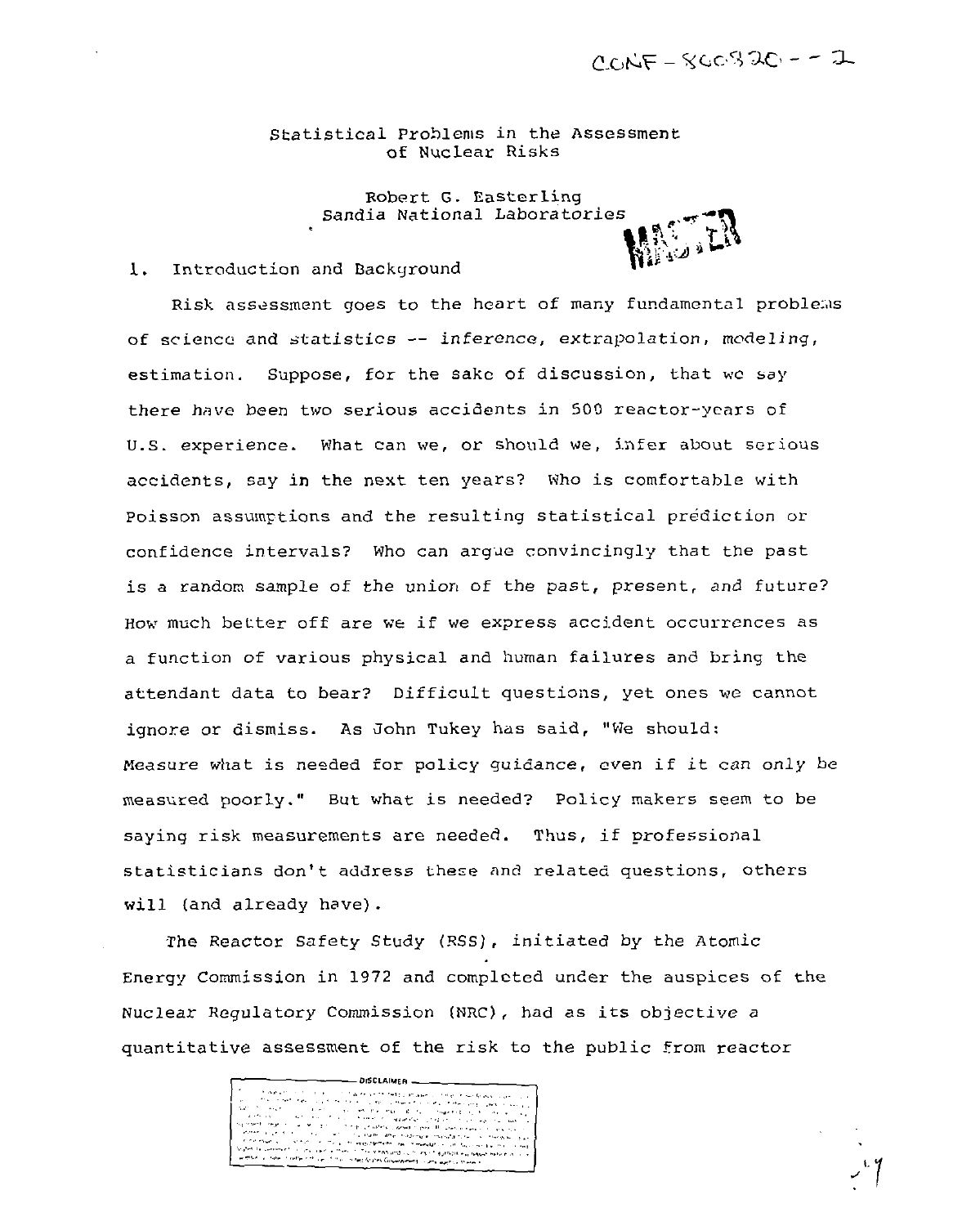accidents. This assessment was to be "realistic" (as opposed to earlier studies which were "worst-case" or "conservative") and "uncertainty" was to be considered. Directed by Professor Norman Rasmussen of MIT, the study, which has become known as the Rasmussen Report, was a large effort, costing about four million dollars. A draft report was issued in late August, 1974, circulated for comment, revised, and then a final report (about 2000 pages in length) was issued in October, 1975. Both the draft and final versions were the subject of considerable praise and considerable criticism. The continuing criticism led the NRC to establish a Risk Assessment Review Group. This seven man group, chaired by Harold W. Lewis, Professor of Physics at the University of California, Santa Barbara, had the task of reviewing the criticisms of the RSS. After about a year of hearings and study, the Lewis Committee issued a report [2] in September, 1978.

The Review Group generally supported the RSS's probabilistic approach, but found that the RSS analysis included "the invention and use of wrong statistical methods." In January, 1979, the NRC issued a statement [3] accepting the findings of the Lewis Committee, withdrawing any endorsement of the report's Executive Summary (which had been the focus of much of the criticism), and declaring that "the Commission does not regard as reliable the Reactor Safety Study's numerical estimate of the overall risk of reactor accident."

-2-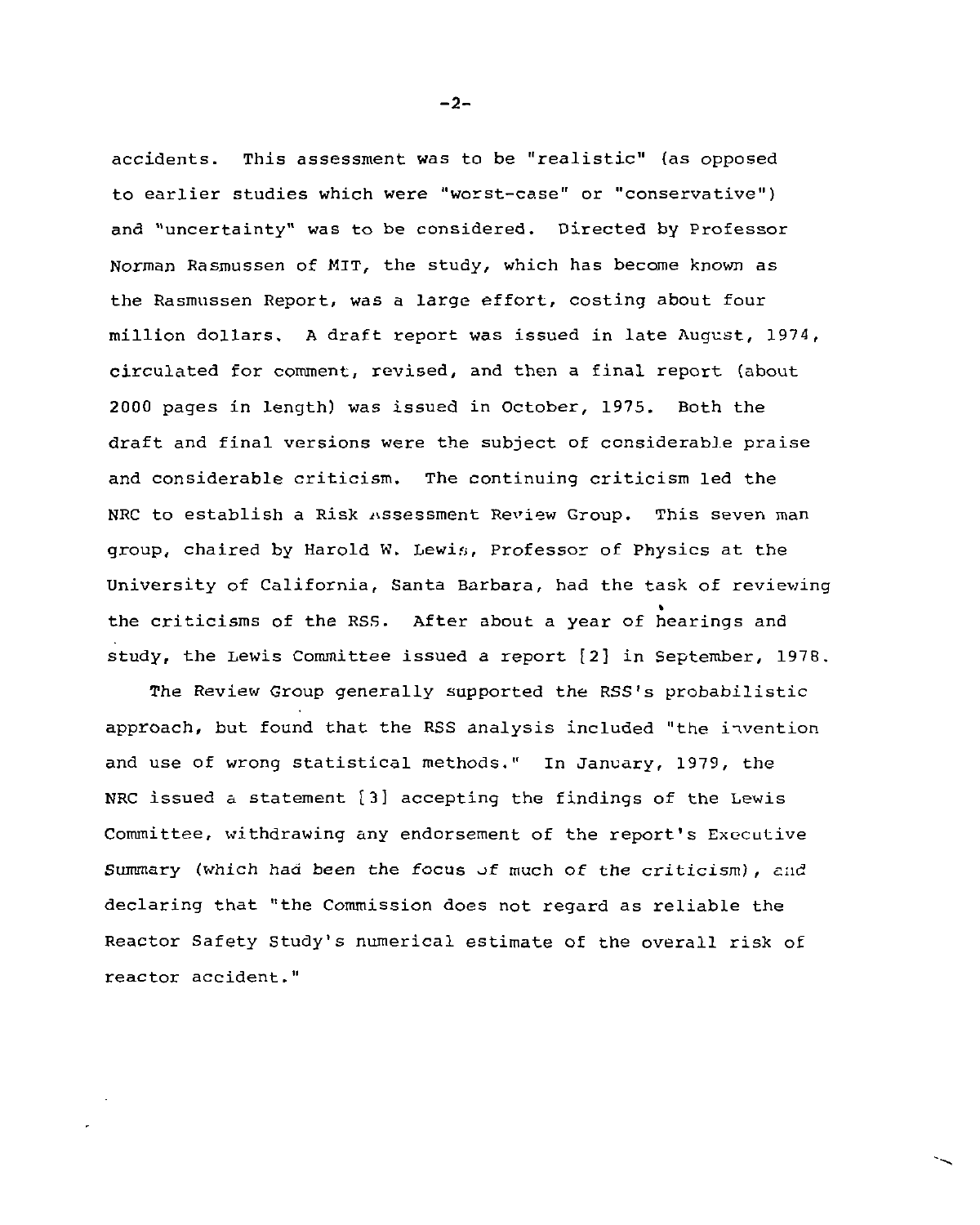This situation provides the impetus for statist:.cal involvement in risk analysis. In fact, because criticisms of the RSS statistical methods reflect adversely on the statistical profession, we are already involved — by implication if not by invitation. To make that involvement effective, there are several problems, both attitudinal and methodological, which need to be addressed. Some of these problems are discussed in the following sections.

### 2. Attitudinal Problems

Statisticians in all areas of application have encountered resistance and even resentment toward statistical "meddling." Perhaps because of proximity, the problem seems worse than usual in risk analysis. Much of the criticism of the RSS has been directed at the probabilistic and statistical methods used and the nuclear engineers and nonstatisticians who are the authors and supporters cf the RSS results have naturally become defensive. The Lewis Committee, which incidentally included no statisticians, noted the "siege mentality" of the RSS staff. This problem needs to be overcome.

In addition to this natural resistance to criticism, there are other contributing factors to the conflicts between risk analysts and statisticians. One is the perception that engineering is pragmatic and practical while statistics is theoretical and esoteric. A corollary to this belief is that statisticians spend most of their time arguing about Bayesianism. We could all speculate about the extent to which these views are justified, but the important fact is that they are widely held.

-3-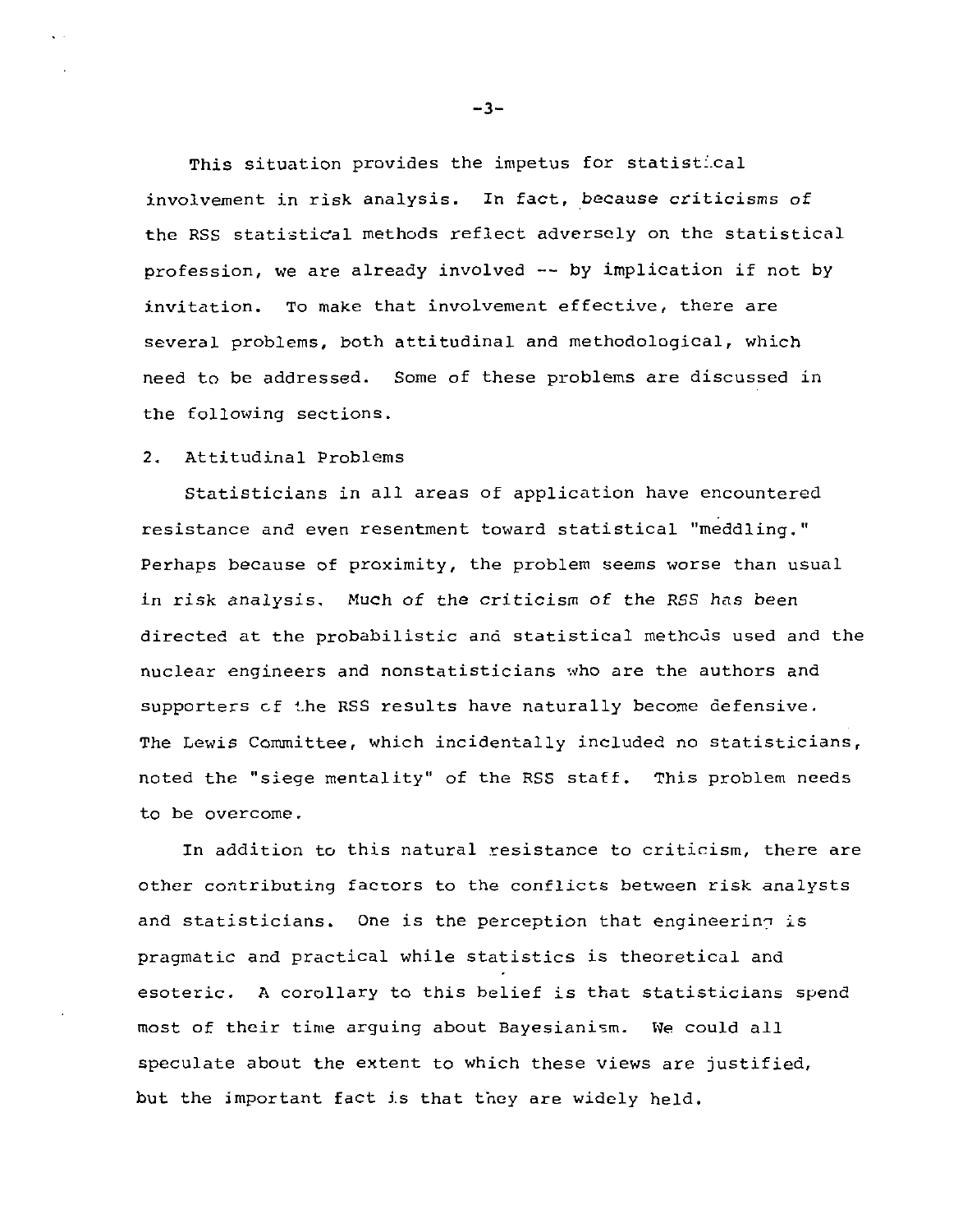My own view is that too oftan these views are adopted as a cop-out — an excuse not to think carefully about data and the information they contain. These points won't be belabored, but it is important to point out that these problems exist and that it will take cooperative efforts to resolve them.

On a more technical level, another prevalent misconception of statistics is that a lot of data are needed before statistical methods are useful. Often one sees apologies for the lack of "statistically significant data" (?). With respect to nuclear risk estimation, I have often encountered the (mis)impression that the RSS shortcomings were in the limited amount of data involved rather than in the methods used to analyze those data. Again, these misconceptions must be overcome if we are to make progress.

The realization that meager data genera21y lead to imprecise estimates has led to dissatisfaction and has fed the impression that statistical methods are inadequate for risk analysis. For example, Apostolakis [4] calculates a statistical confidence limit on the rate of core melt accidents (Poisson assumptions) based on no core melts in 300 reactor-years, then dismisses the result for "misrepresenting our true beliefs." To obtain true beliefs, Apostolakis proposes the subjectivist Bayesian approach and illustrates it in a later paper [5], coauthored by Mosleh.

In that paper, the authors consider the following information:

A. The RSS "modal" estimate of the core melt rate is  $\lambda^* =$ 1.5 x  $10^{-5}$  core melts per reactor-year.

 $-4-$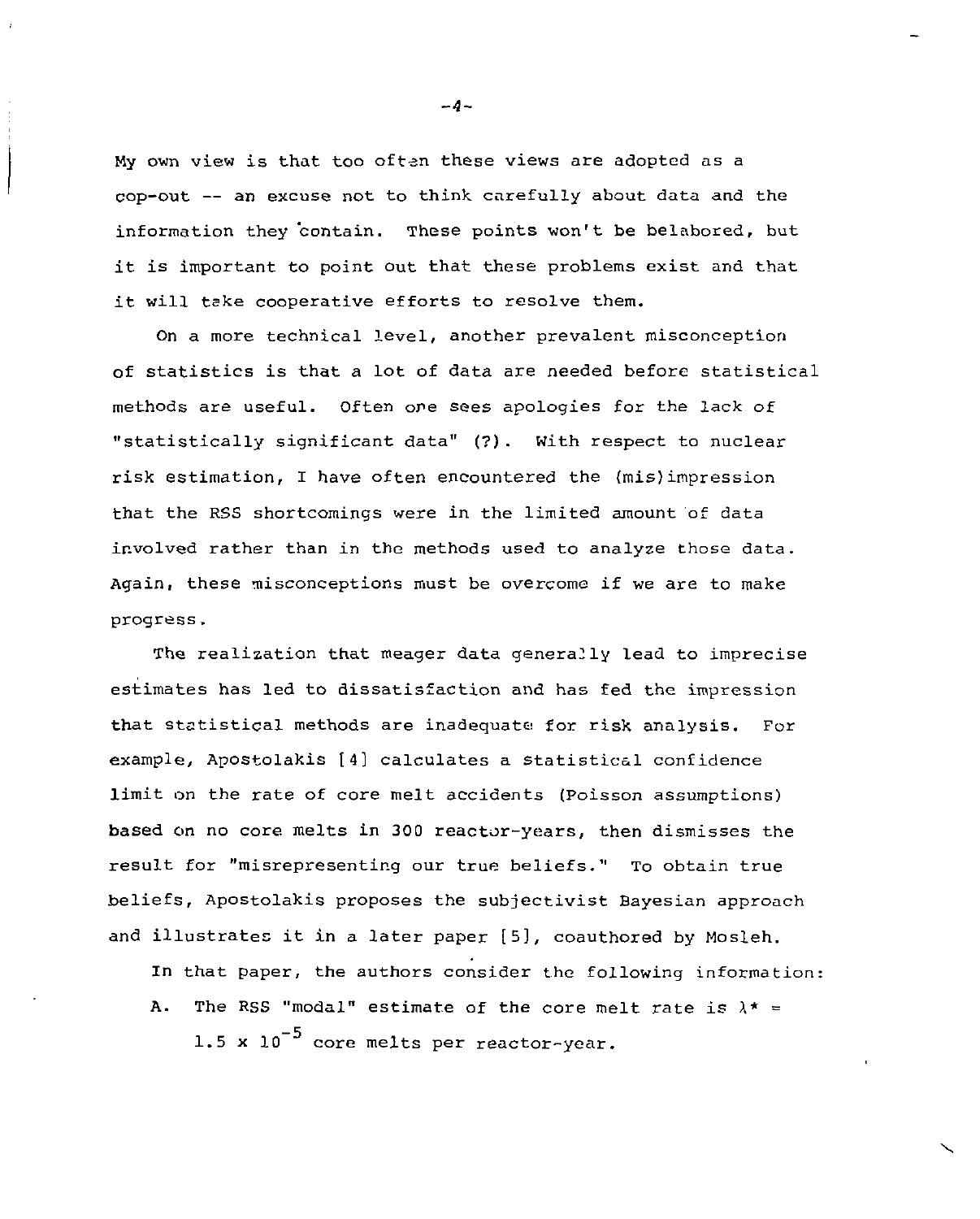- B. The authors believe  $\lambda^*$  is low by a factor of 10.
- C. Various critics of the RSS have indicated beliefs that  $\lambda^*$  is low by a factor of 12, 30, 33, 50, or 150.
- D. There have been no core melts in 310 reactor-years of operation.
- E. There was one "near-miss," the Browns Ferry fire (the paper was written pre-Three Mile Island) . The probability that this accident might have led to a core melt has been estimated as 0.03.

In their analysis, Apostolakis and Mosleh use the beliefs A, B, and C to derive a "likelihood," and the data, D and E, to determine a "prior," which is certainly an unusual twist. The likelihood function obtained is the same function as the Poisson likelihood given one core melt in 6667 reactor-years. (This function is maximized at  $\lambda = 10\lambda^*$ .) The authors count the Browns Ferry fire as .03 core melts, and after some difficulties with gamma functions, arrive at a prior distribution equivalent to the pseudo-data of -.88 core melts in 120 reactor-years. Combining prior and likelihood leads to a function maximized at  $\lambda = (1.0 - .88)/(6667 + 120) =$ 1.8 x 10<sup>-5</sup>, remarkably close to the RSS value of  $\lambda^* = 1.5$  x 10<sup>-5</sup>. Thus, Professor Rasmussen [6] was able to testify before Congress that even after the RSS results are modified by critics' opinions and the occurrence of the Browns Ferry fire, little change is noted.

It is fair to say, I think, that the analysis by Apostolakis and Mosleh : s not an accurate summary of the information considered -

-5-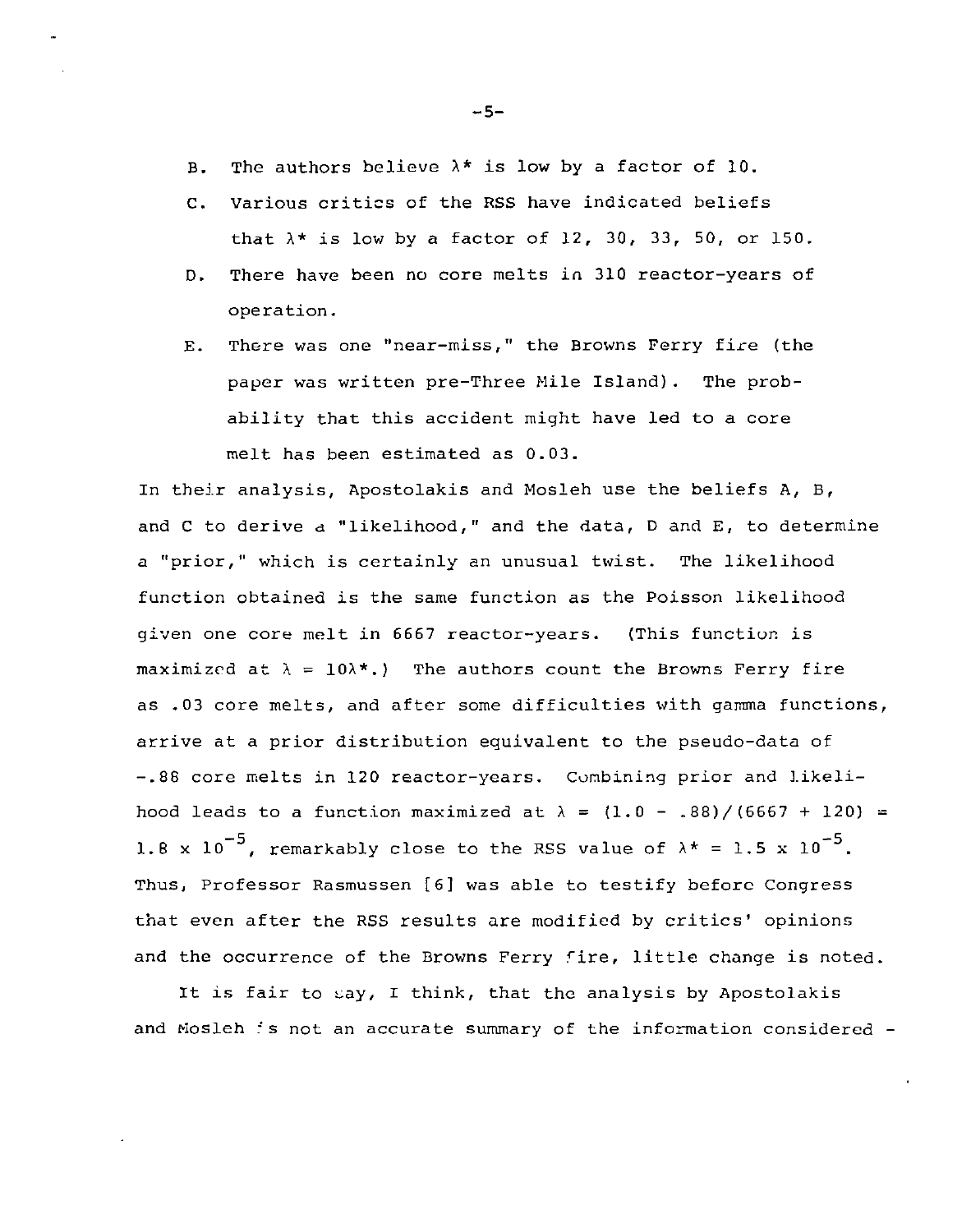a view that should hold regardless of one's degree of Bayesianism. That it would be accepted as readily as it was by the nuclear community is disturbing. If Bayesian methods are to be useful in risk analyses (and I have my reservations about whether quantified true beliefs will help resolve safety issues) the example set by such analyses will have to be overcome. One difficulty encountered is that statistical criticism of infelicities committed in the name of Bayesian methods tend to be discounted as just being anti-Bayesian.

## 3. Methodological Problems

3.1 Expert Opinion

Expert, and inexpert, opinions have a role in risk assessment. Statistical problems arise in eliciting, characterizing, and summarizing opinions and in balancing these opinions against other data-based information. The nuclear industry needs to become aware of the statistical work which has been done in this area and I have the feeling, though this is not an area I'm familiar with, that there is an opportunity here for further development of methods.

3.2 Human Error Probabilities

One area in which an attempt has been made to use expert opinion is in the estimation of human error probabilities. At a conference sponsored by the IEEE in December, 1979, attendees were asked to give personal estimates of the probabilities of events such as failure to re-open one of several valves which had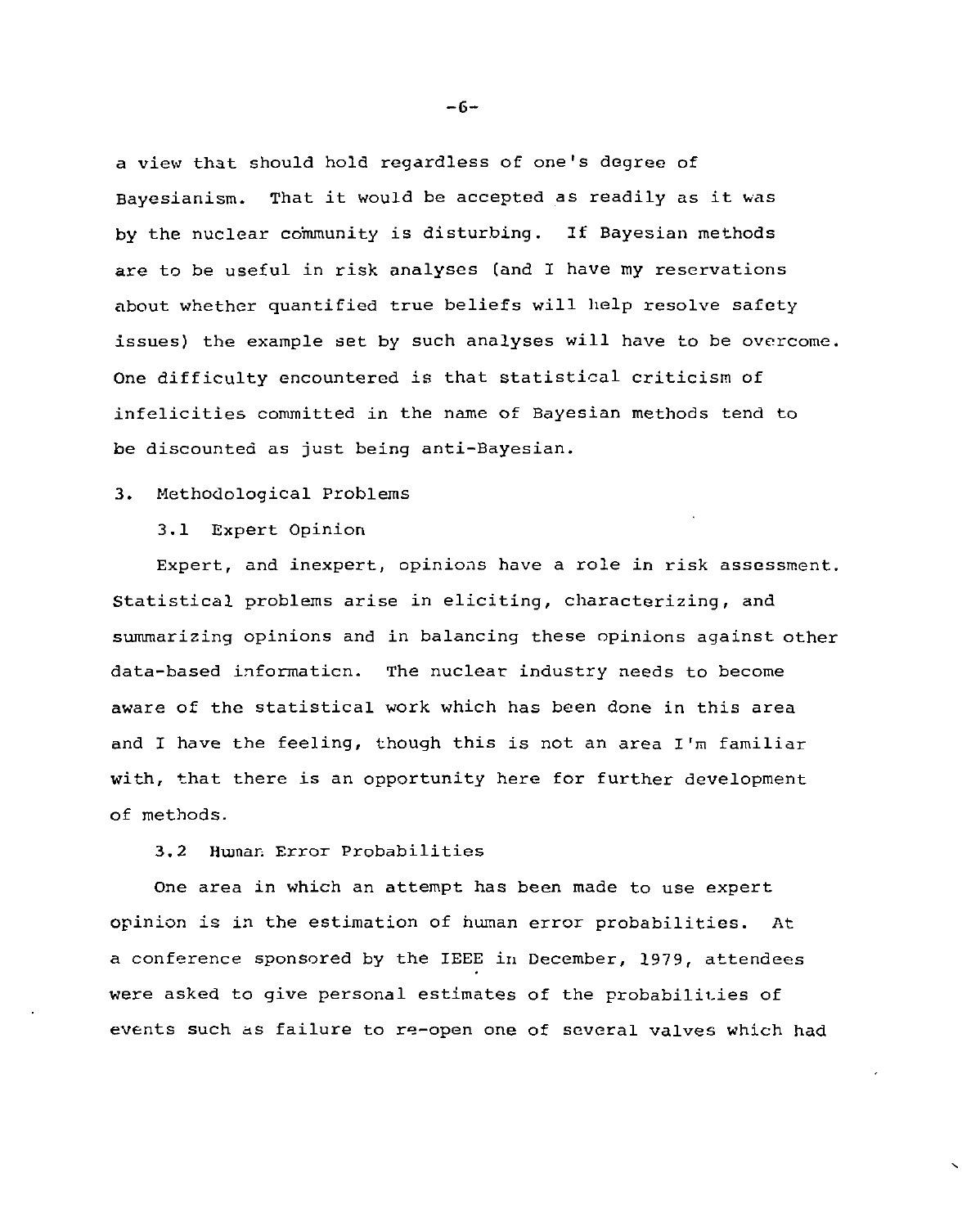been closed for test or maintenance. Many "experts" felt a great reluctance, or even refused, to make such estimates and the estimates obtained varied widely. The effort can be regarded as a success only in that it demonstrated how difficult the problem of obtaining useful quantified opinion is. Such Delphilike experiments would seem to provide more information on experts than on the events of interest. Surely statistical ideas in the design and analysis of experiments can help improve the situation. But can the improvement be enough to be useful? Even if a welldesigned, well-run experiment in expert opinion is conducted and leads to the conclusion that 9 out of 10 experts believe that serious accidents will happen less than once per 1000 reactoryears, how is our state of knowledge advanced beyond that gleaned from the empirical evidence of 2 accidents in 500 reactor-years?

One of the lessons learned from the Browns Ferry and Three Mile Island accidents is that more attention needs to be paid to human performance. Because of this, there is increased emphasis on using control room simulators to train operators. These simulators have the potential for providing useful estimates of human error probabilities and it is hoped that statisticians will be involved in collecting and analyzing data for this purpose. The opportunity is there.

3.3 Nonindependent Events

One problem in estimating human error probabilities is that of correlated performance. For example, multiple tasks may be performed by a single person and because skill levels vary across

-7-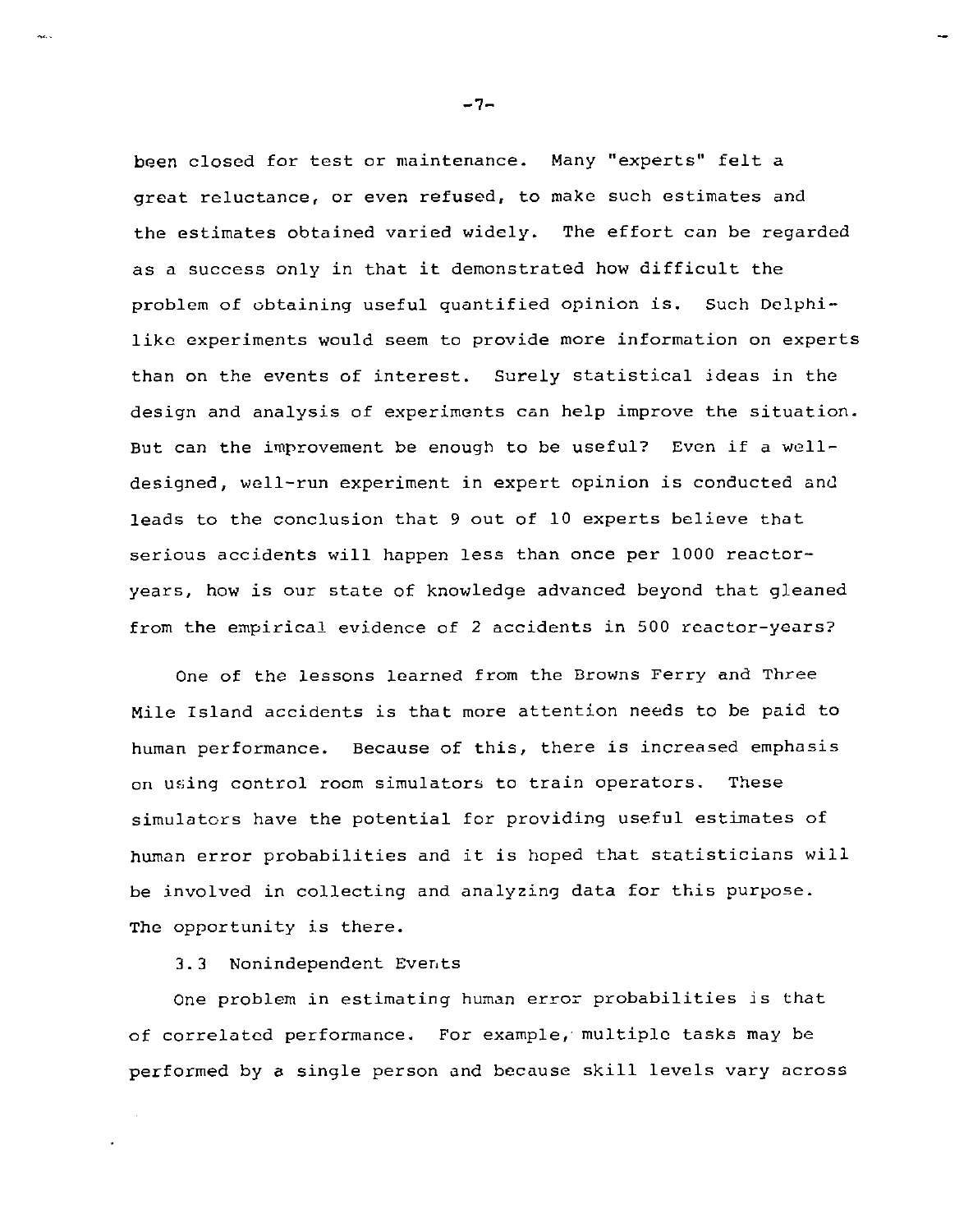the population of operators, over this population the performance on various tasks will be correlated. Accounting for this correlation and obtaining the data (or expert opinion) necessary for estimating the relevant probabilities pose some considerable problems.

It was in this area of estimating the joint probability of dependent failure events that the RSS garnered some of its severest criticism. Consider the expression  $P(AB) = P(A) P(B|A)$ , where A and B are two failure events. Available data may yield a reasonably precise estimate of  $P(A)$ , but because A happens rarely one may not be able to obtain a useful estimate of  $P(B|A)$ . However, one may have an adequate estimate of the'unconditional probability, P (B), so what the RSS does, in effect, to make use of this estimate, is assume  $P(B|A) = \sqrt{P(B)}$ . This assumption is not stated this directly in the RSS (if it had been, it might have died on the drawing board), but instead two contradictory rationales are advanced for what the RSS calls its "lognormal bounding technique." This label and the fact that in the "uncertainty analysis" carried out in the RSS, P(A) and P(B) were assumed to be lognormally distributed, in which case  $P(AB) = P(A)\sqrt{P(B)}$  is lognormal, has created the misimpression, shared by the Lewis Committee, that this square root assumption follows from lognormality. It doesn't.

This situation, as was the case with the Apostolakis and Mosleh Bayesian analysis and as is shown by my review [7] of an important book on risk analysis, show that the primary need in risk, analysis is to introduce statistical fundamentals, rather than develop new

 $-8-$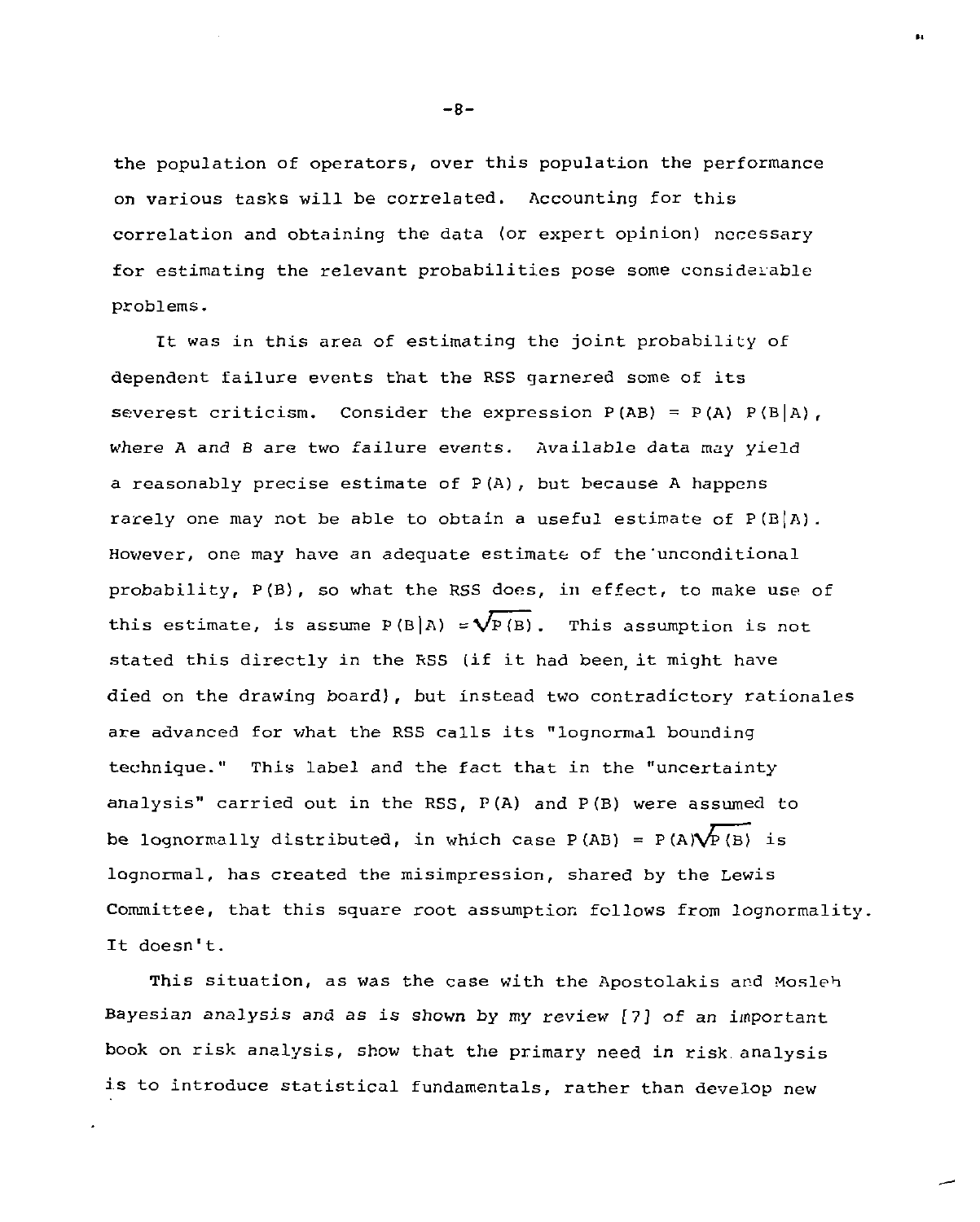statistical methods. One area in which there is a need, I believe, to develop statistical methods is that called "uncertainty analysis."

3.4 Uncertainty Analysis

In the Reactor Safety Study, fault trees and event trees were used to obtain models by which the probabilities of various accidents were expressed as functions of the probabilities of other events such as equipment failures and human errors. These latter probabilities were treated as random variables and Monto Carlo techniques were used to approximate the resulting distribution of the accident probability. The assumed distributions were based partially on data from one year of reactor experience (1972) and from experience with similar equipment in other applications. In Appendix II of the RSS, pp. 11-40, various interpretations are offered. It is said that these distributions represent "data variability from component to component and plant to plant," or that due to "differing applicable environments," or a Bayesian representation of "the assessed knowledge of the truevalue probabilities" and it is claimed that these interpretations are equivalent. They aren't. The interpretation of such an analysis is thus up for grabs.

Another problem with this approach is unwarranted precision. For example, to pass from vague information expressed as, "We're pretty sure  $p_1$  is between .001 and .010," to the very precise, "p<sub>1</sub> is lognormally distributed with a 5th percentile of .001 and a 95th percentile of .010," is to introduce a considerable

-9-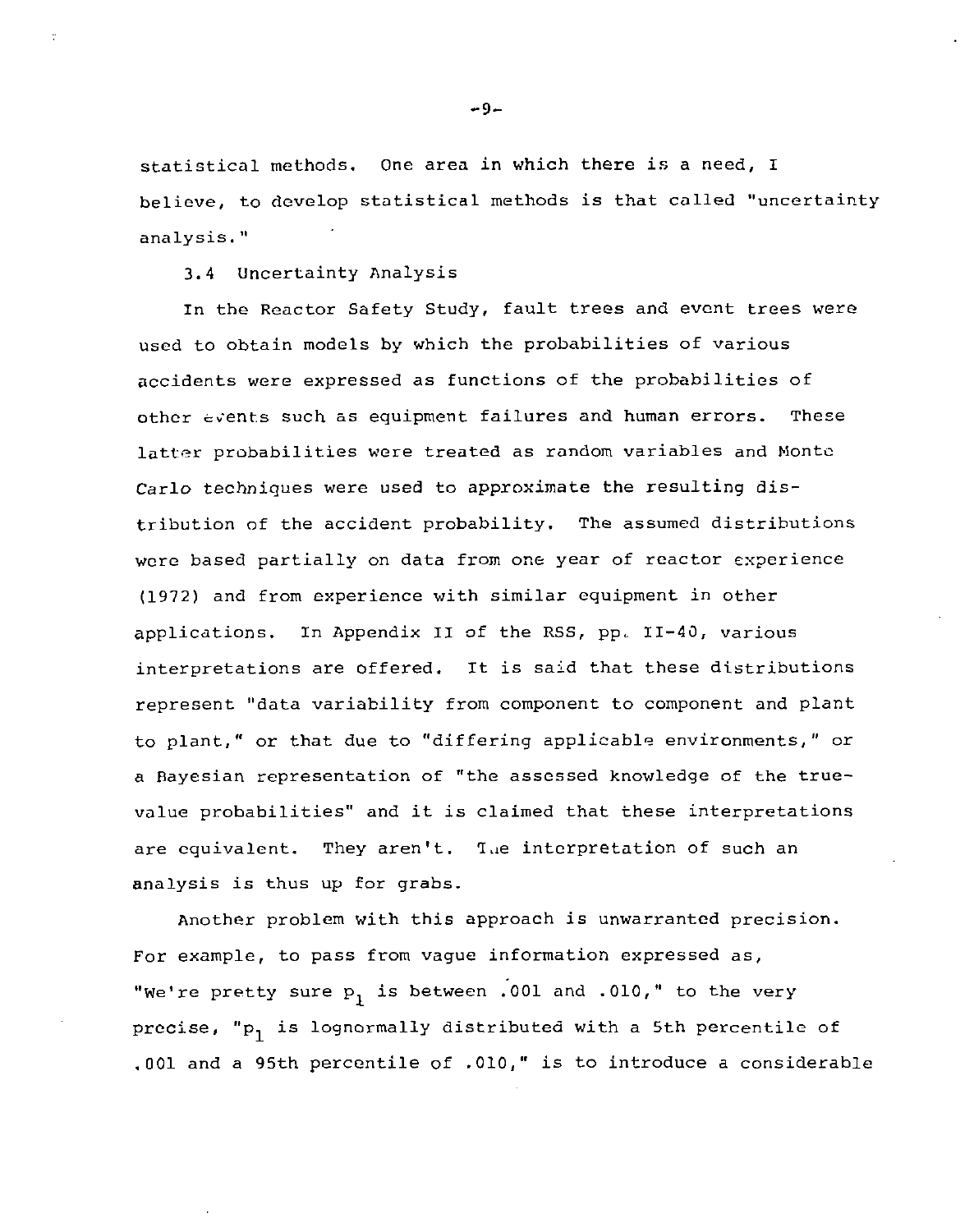amount of precision into the analysis - precision which may not be justified. The Lewis Committee concluded that the RSS "uncertainty bounds" (the 5th and 95th percentiles from the Monte Carlo analysis) were too narrow, but not because of this probabilistic treatment. They had in mind the uncertainty due to imperfect models, such as the square root assumption. With respect to the probabilistic treatment, the Lewis Committee, as did most reviewers of the RSS, focused on the secondary question of whether all these distributions were lognormal. In contrast, one reviewer, Amory Lovins, aptly noted that this treatment is a "method of substituting arbitrary (and weighted) compromise for technical ignorance."

The RSS analysis is an example of a class of analyses called uncertainty analyses. One quantity of interest, call it the output, is expressed as a function of other quantities, call then inputs, concerning which there is uncertainty of some sort or sorts. How then does uncertainty about the inputs translate into uncertainty about the output? This terminology is used because in some applications, such as modeling the course of a reactor accident or of leakage from a waste storage site, the function is a computer program.

The conventional approach to this problem, as in the RSS, is to choose probability distributions to represent the input uncertainties and then by Monte Carlo, Taylor series, or some other technique, approximate the resulting distribution of the output. It is amazing to see how readily this probabilistic treatment of imprecise information is performed and accepted. Were it not for the misleading or uninterpretable results which have been obtained, one would be tempted to become a Bayesian. Physicists and engineers

 $-10-$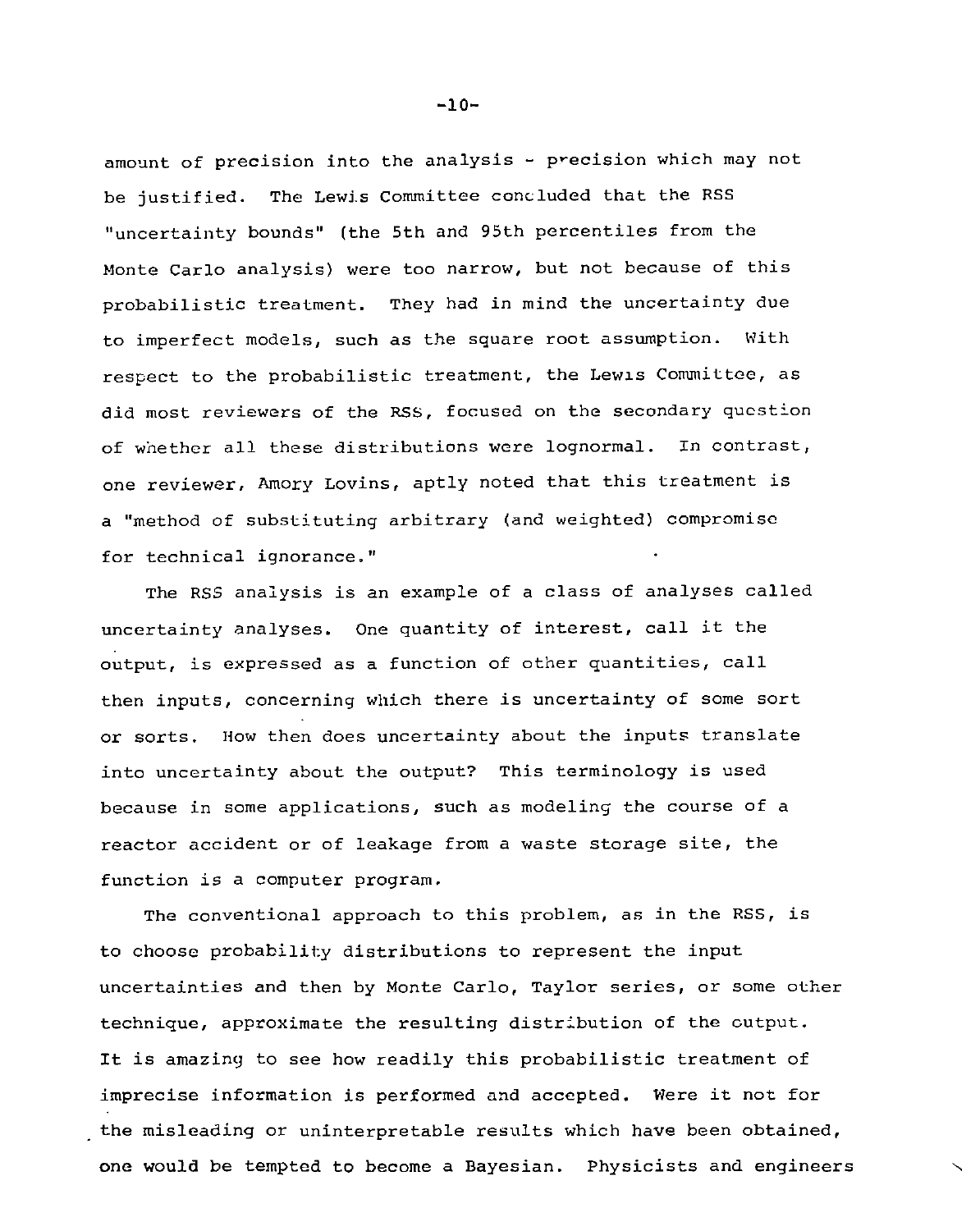learn about tolerancing and propagation of measurement error. These problems are usually worked by assuming known distributions, or at least variances, for the random variables involved. If in fact these assumed distributions are actually data-based estimates, the estimation error is generally ignored. It therefore is a natural step to apply the same methods when a parameter of interest, say system failure probability, is a function of component failure probabilities, the distinction between random variables and parameters being lost. Statisticians need to look very carefully at these analyses. They may provide some useful information, of a conditional type: If X varies as assumed, then Y varies (approximately) as derived, but they are quite subject to mis- and over-interpretation. For example, the 5th and 95th Monte Carlo percentiles in the RSS were called confidence limits.

As an alternative to probabilistic uncertainty analysis, I would like to see development of statistical uncertainty analysis. To give the problem some form and to provide a framework for some very preliminary results, the problem will be expressed as follows. Let n be the parameter of interest and suppose  $\eta$  is related to other parameters  $\theta$  through  $\eta = h(\theta)$ , where  $h(\cdot)$  is known, but perhaps untractable. Suppose data, X, are available from which  $\theta$  can be estimated and denote this estimate by  $\widetilde{B}$ . Then a natural point estimate of n is  $\widetilde{n} = h(\widetilde{\theta})$ . Statistical problems immediately posed are those of obtaining the standard error of  $\tilde{\eta}$  and confidence intervals for  $\eta$ .

-11-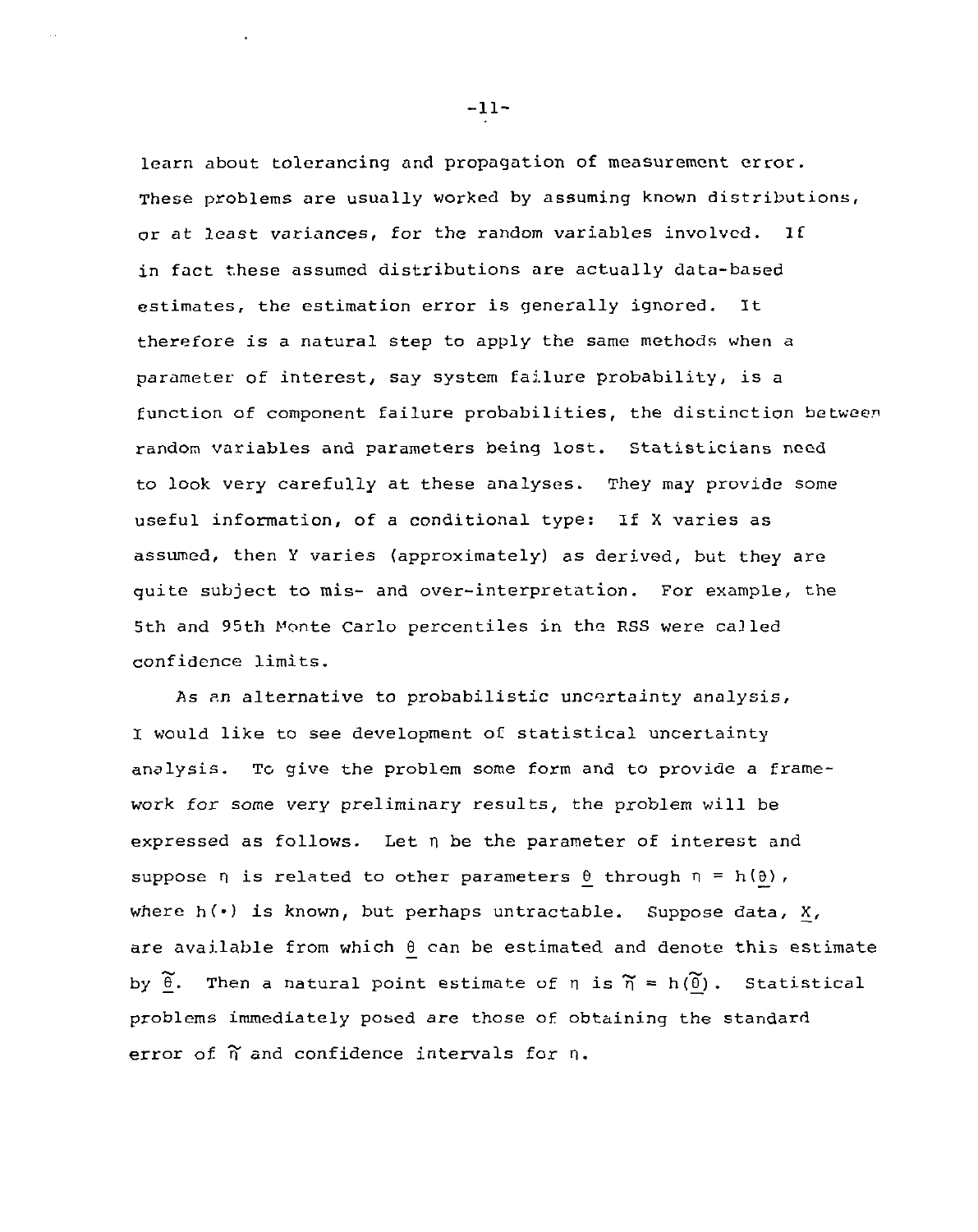Considerable attention has been given to some special cases of this problem. For example, when  $0$  is a vector of correspond reliabilities, n is the system reliability, and binomial data on the components are avaiInblo, numerous methods for obtaining approximate confidence limits on the system reliability have been developed. Parametric tolerance limits are another example. In the normal case, the parameter of interest is  $\gamma = h(r, r)$ :  $\mu$  +  $Z_p \sigma$ . Still another example is the classic Behrens-Fisher problem. In this case,  $n = \theta_1 - \theta_2$  and the data,  $X_{1,i}$  are NID(0,, o,<sup>2</sup>). It is somewhat embarassing that a problem which appears so simple is not simple to solve statiscically and in fact has been the source of controversy. It gives one pause before proceeding to tackle much more complicated h- functions, but proceed we must.

Consider just the problem of obtaining a standard error of  $\tilde{\eta}$ . Several approaches are possible. In what follows these will be discussed briefly and illustrated by application to the Behrens-Fisher problem.

1. Parametric. Under this approach, the first step is to estimate, according to some well-defined statistical method, the sampling distribution of  $\tilde{\theta}$ . Then, assume  $\tilde{\theta}$  has this distribution and derive or approximate the resulting distribution of  $\tilde{n}$ . Use the square root of the variance of that distribution as the standard error of  $\tilde{\eta}$ . In the Behrens-Fisher example, the natural assumption is  $\tilde{\theta}_i \sim \text{NID}' \tilde{x_i}$ ,  $\frac{s_i}{n_i}$ , which leads to  $\overline{2}$ ^ s <sup>2</sup> s <sup>2</sup>

 $\mathcal{E}_{\mathbf{X}}$ 

$$
V_{\text{p}} = \text{var}_{\text{p}}(\tilde{n}) = \frac{s_1^2}{n_1} + \frac{s_2^2}{n_2}
$$
,

where the subscript denotes "parametric."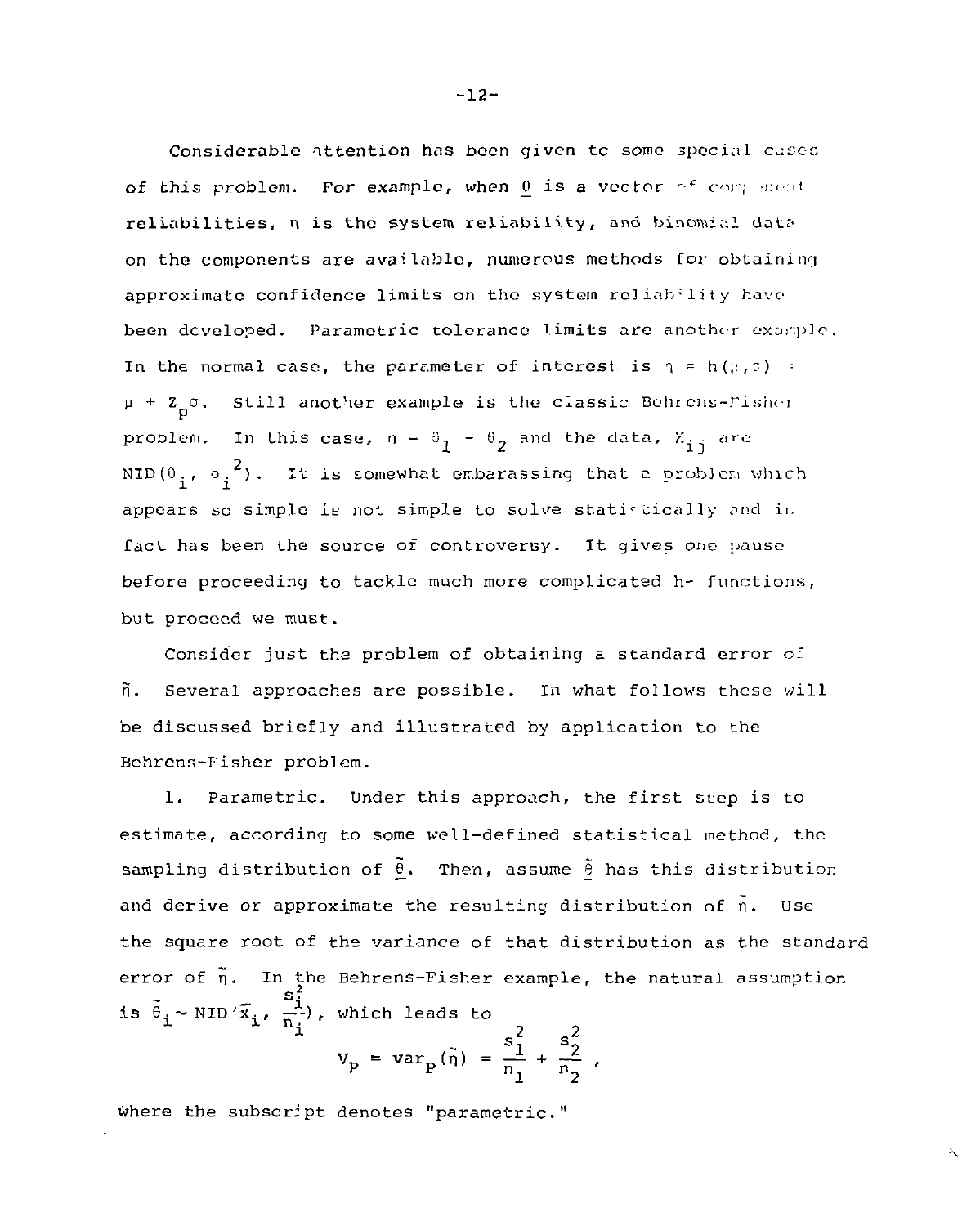Mechanically, this is the same analysis as probabilistic uncertainty analysis. It differs, however, in that the data have a well-defined role — which means the operating characteristics of the method are approachable — and in the interpretation of the result. No probabilistic or confidence interpretation is ascribed to the derived distribution of  $\widetilde{\eta}$ . Only the variance is used as an estimated variance of  $\tilde{n}$ .

2. Bootstrap. This approach, investigated by Efron [8], is a nonparametric version of the preceding approach. Rather than assume a distribution for *@\_,* X is assumed to follow its observed empirical distribution and the resulting sampling distribution of  $\tilde{\eta}$  is derived or approximated. As before, the variance of that distribution is used as the estimated variance of  $\tilde{n}$ . In the Behrens-Fisher case, tnis analysis yields

$$
V_{B} = var_{B}(\widetilde{n}) = \frac{s_1^2}{n_1} \left( \frac{n_1 - 1}{n_1} \right) + \frac{s_2^2}{n_2} \left( \frac{n_2 - 1}{n_2} \right),
$$

which is less than the variance obtained from the parametric approach.

3. Jackknife. In the Behrens-Fisher example, the jackknife analysis, where first single observations pertaining to  $\theta_1$  are omitted, then single observations pertaining to  $\theta_2$ , leads to

$$
V_J = \frac{n-1}{n} \left[ \frac{s_1^2}{n_1 - 1} + \frac{s_2^2}{n_2 - 1} \right],
$$

where  $n = n_1 + n_2$ . Note that  $V_J$  exceeds  $V_p$ .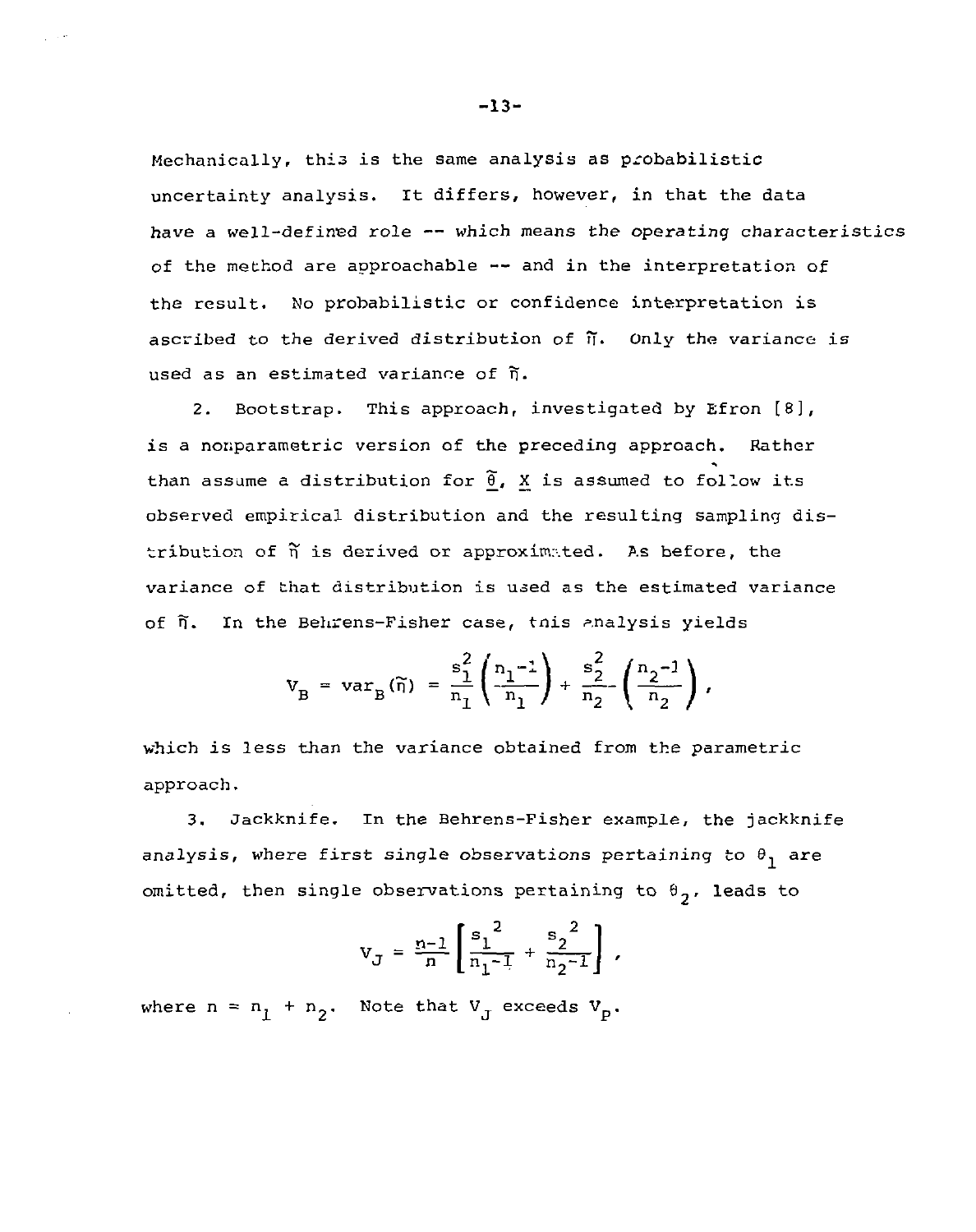4. Weighted Jackknife. This modification, proposed by Hinkley [9] for the case of linear models and so perhaps not applicable for general h- functions, yields, in the Behrens-Pisher case.

$$
v_{w} = \frac{n}{n-2} \left[ \frac{(n_1 - 1)s_1^2}{n_1} + \frac{(n_2 - 1)s_2^2}{n_2} \right]
$$
  
=  $\frac{n}{n-2} v_B$ .

5. Bayes/fiducial. Under this approach, which is again probabilistic, but with a defined role for data, the data would be used to obtain the posterior or fiducial distribution of  $\theta$ , given  $\tilde{\theta}$ . (A diffuse prior might be assumed so there would be no difference between these approaches.) Then the resulting distribution of n would be derived or approximated and the variance of that distribution taken as the estimated variance of  $\hat{r}$ . As with the parametric and Bootstrap approaches, no probabilistic, confidence, or fiducial interpretation would be imputed to the distribution of n because of well-known problems with ionlinear functions of multiple parameters. For the Behrens-Fisher problem, . the fiducial distribution of  $\theta_i$  is that of a scaled and shifted i Student's t variable with  $n_{\mathbf{i}}^{-1}$  degrees of freedom and this leads to

$$
V_F = \frac{s_1^2}{n_1} \left( \frac{n_1 - 1}{n_1 - 3} \right) + \frac{s_2^2}{n_2} \left( \frac{n_2 - 1}{n_2 - 3} \right) \qquad (n_i > 3)
$$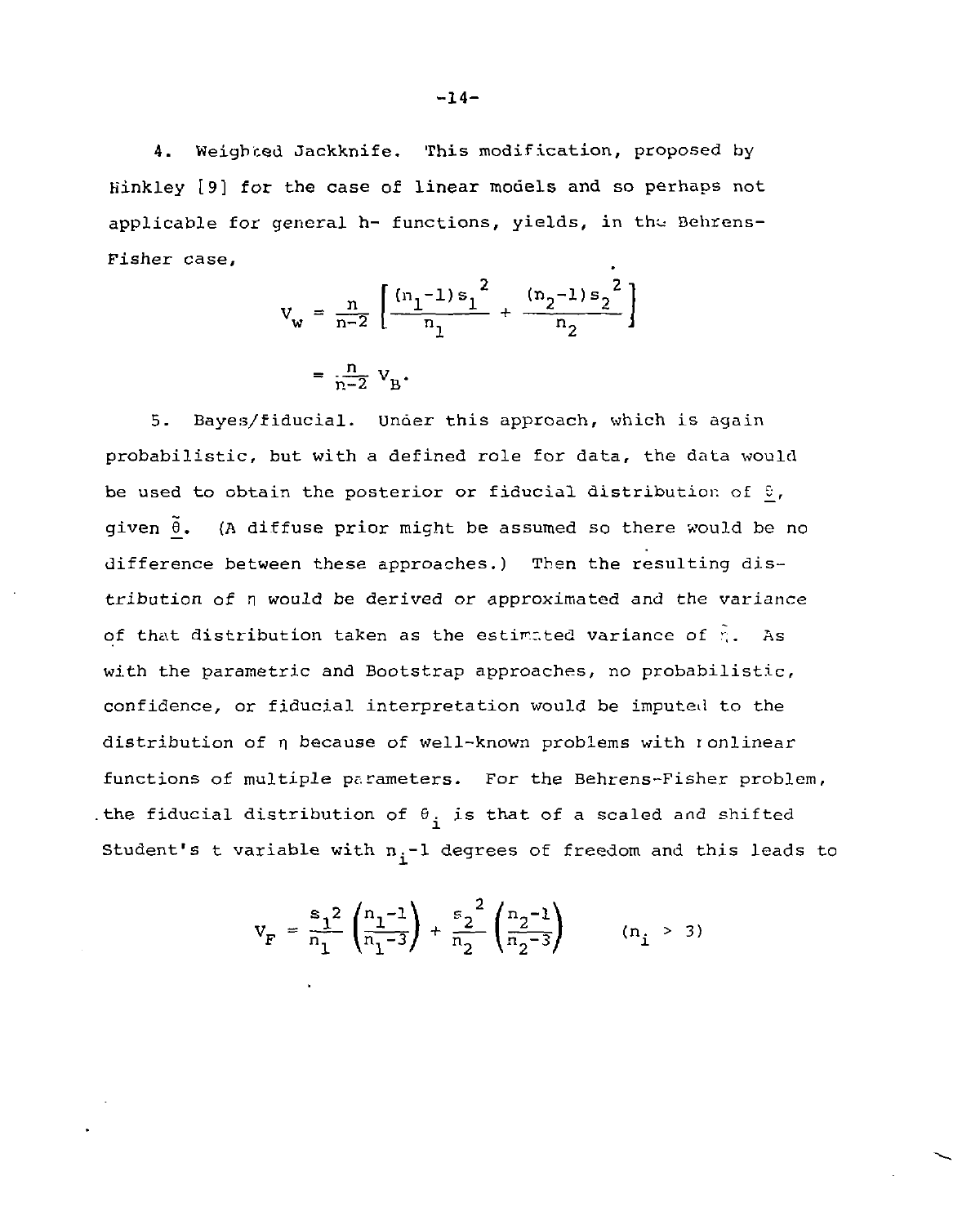6. Linear Approximation. In this approach, the function h would be replaced, if necessary, by a simpler function,  $ray$ one amenable to differentiation. (Methods for doing so are the topic of Hunter and Mitchell's paper, presented at this session.) Let  $h^{(1)}$  denote the (approximated) derivative of  $h(\theta)$  with respect 2  $\frac{1}{1}$  and let  $\frac{1}{1}$  and  $\frac{1}{1}$  denote the estimated variances and covariances of  $\frac{\widetilde{\theta}}{L}$ . Then, the variance of  $\widetilde{\eta}$  can be estimated by

$$
v_{L} = \sum_{i} [h^{(i)}]^{2} v_{i}^{2} + 2 \sum_{i < j} h^{(i)} h^{(j)} c_{ij}
$$

For the Behrens-Fisher problem, one would surely discover the simple model,  $\eta = \theta_1 - \theta_2$ , in which case,  $V_T = V_p$ .

Of the methods considered, only the jackknifes provide a measure of the reliability of the estimated variance of  $\widetilde{n}$ , and that measure may be fairly crude. That is, it is sometime recommended that the variance estimate be treated as being based on n-1 degrees of freedom, but it is not clear in what situations this is a good recommendation. An alternative approach would be to jackknife the variance estimate and use the usual moment matching method to obtain an effective degrees of freedom. If the computational problems could be overcome, this approach could be applied to any of the above methods. For the linear approximation approach, in the case of zero covariances, a simpler alternative is to use Satterthwaite's approximation to obtain an effective degrees of freedom. The linear approximation method has the additional advantage that the estimated variance of  $\tilde{n}$  is partitioned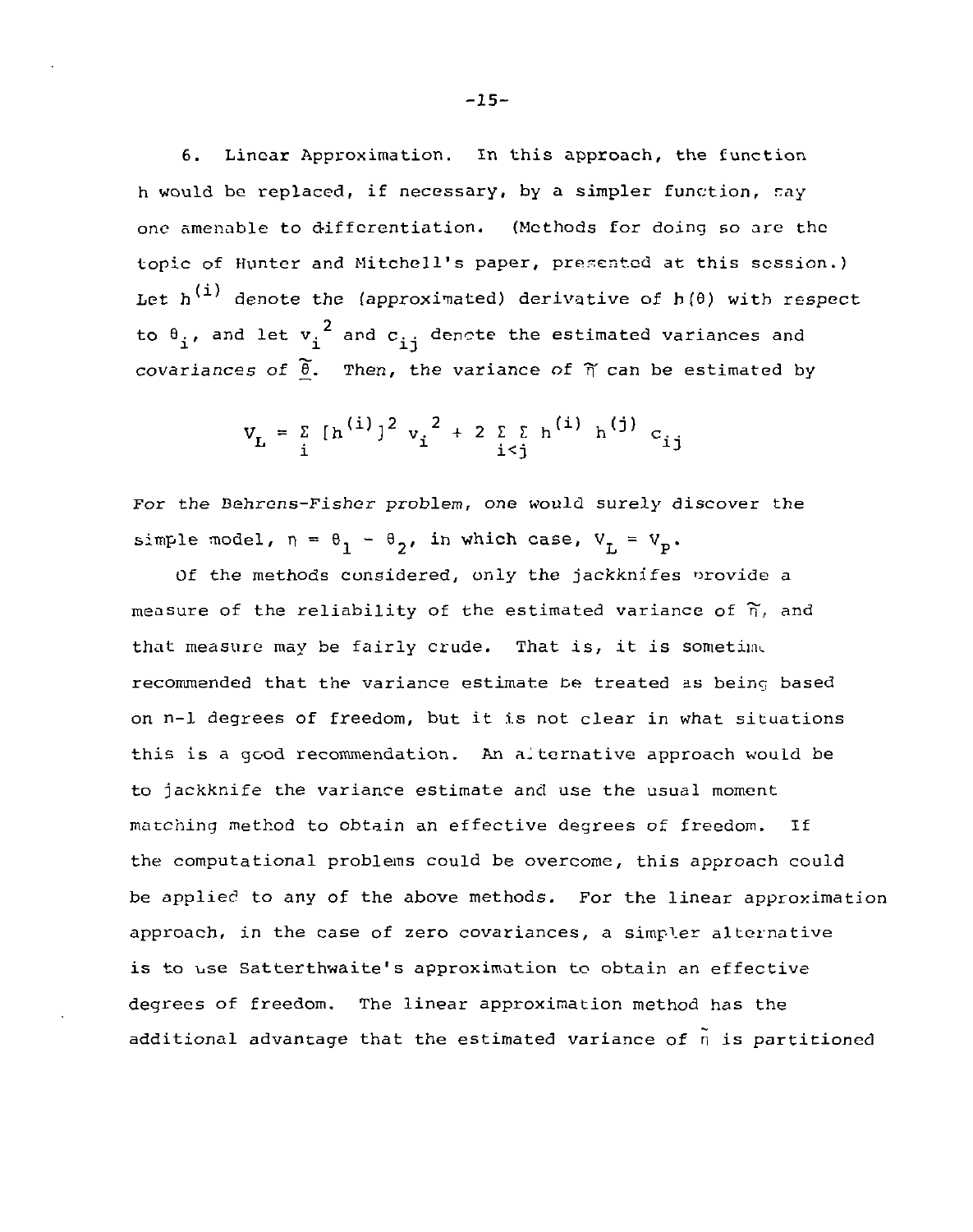according to the  $\widetilde{\theta}_i$ . (In the case of separate data pertaining to each  $\theta_i$  and jackknifing by dropping out one of the  $n = \sum n_i$ observations at a time, the jackknifes also yield such a partitioning). This is useful, say in deciding what additional data are needed to improve the precision of  $\tilde{n}$ . It is possible the other approaches can be augmented or modified so as to effect a similar partitioning.

To carry the comparison of these methods further, in the case of the Bchrens-Fisher problem, an example given by Hinkley [9] was considered. Let  $V_{\tau}$  denote the estimated variance of  $\tilde{n}$  under method I. The variance of  $\tilde{n} = \bar{x}_1 - \bar{x}_2$  is  $V = \sigma_1^2/n_1 +$  $\sigma_2^2/n_2$ . As a measure of the performance of method I, we'll use  $\rho_T = E(V_T)/V$ . Also, because each  $V_T$  is a known linear combination of chi squared variables, by equating moments an effective degrees of freedom associated with  $V<sub>T</sub>$  can be obtained. Following Hinkley, we consider the case of n = 10 and  $\sigma_2^2$  = 2 $\sigma_1^2$ . Table 1 gives the resulting values of  $\rho$  and the effective degrees of freedom. The methods are listed in order of increasing  $\rho_{\tau}$ .

The Bootstrap method appears to be more nonconservative than I would like. For larger n, this problem mig<sup>1</sup><sup>+</sup> be alleviated, but still it is cause for concern. If the weighted jackknife variance estimate is treated as though it were based on 9 df, say for the purpose of calculating a confidence interval on n, it too is nonconservative. In contrast, the jackknife overestimates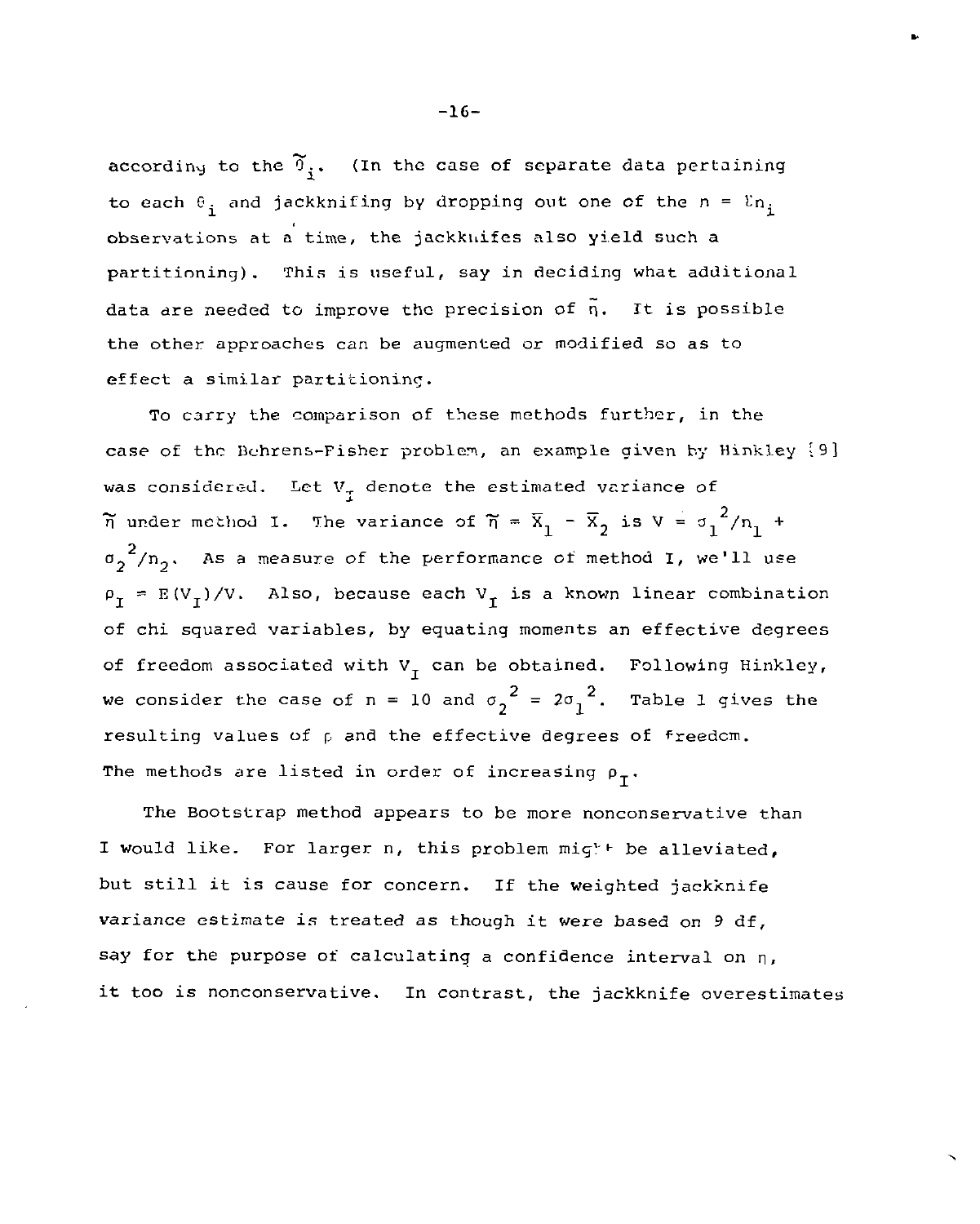# TABLE 1

Values of  $\rho_I = E(V_I)/V$  and the Effective Degrees of Freedom Associated with  $V_I$  (in parentheses):  $2^{2}$   $2^{2}$  $\frac{1}{1}$   $\frac{1}{2}$   $\frac{1}{2}$   $\frac{1}{2}$   $\frac{1}{2}$ 

| Method          | $\mathbf{n}_1$ |               |               |               |       |
|-----------------|----------------|---------------|---------------|---------------|-------|
|                 | 3              | 4             | 5             | 6             | 7     |
| Bootstrap       | .75            | . ម0          | .80           | .77           | .70   |
|                 | (6.3)          | (8, 0)        | (7.2)         | (5.2)         | (3.2) |
| Wtd. Jackknife* | .94            | 1.00          | 1.00          | .96           | .88.  |
|                 | (6.3)          | (8, 0)        | (7.2)         | (5.2)         | (3.2) |
| Parametric      | 1.00           | 1.00          | 1.00          | 1.00          | 1.00  |
|                 | (5.5)          | (7.9)         | (7.2)         | (5.0)         | (2.9) |
| Linear Approx.  | 1.00           | 1.00          | 1.00          | 1.00          | 1.00  |
|                 | (5.5)          | (7.9)         | (7.2)         | (5.0)         | (2.9) |
| Jackknife*      | 1.21           | 1.13          | 1.13          | 1.17          | 1.30  |
|                 | (4.8)          | (7.8)         | (7.2)         | (4.8)         | (2.7) |
| Bayes/Fiducial  |                | 2.24<br>(6.8) | 2.00<br>(7.2) | 2.67<br>(4.1) |       |

'Values of p obtained from Hinkley [9].

 $\epsilon$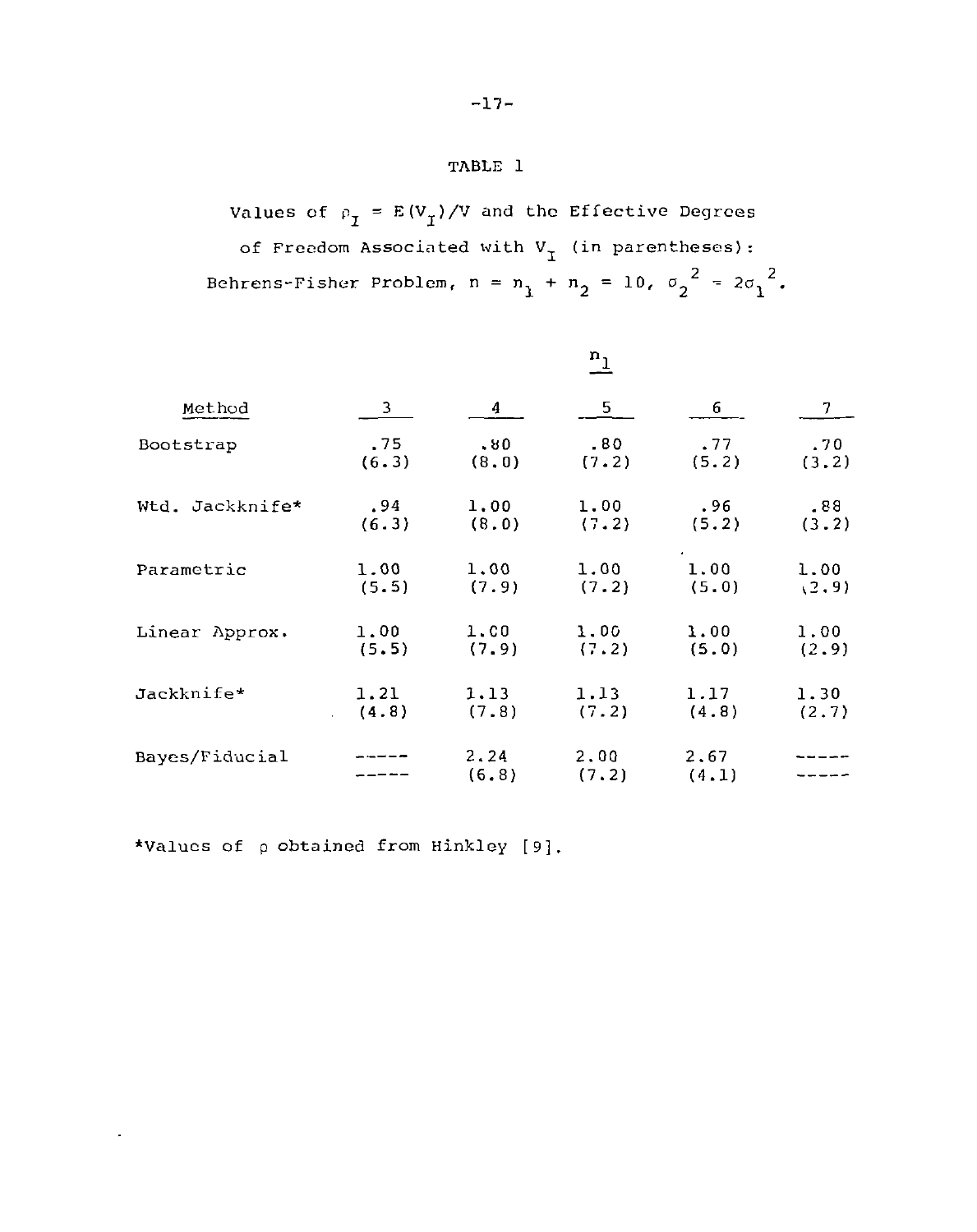the variance of  $\tilde{\eta}$  but this would be offset somewhat by overstating the degrees of freedom. In this example, the Bayes/ fiducial variance estimate is quite conservative. The effective degrees of freedom don't differ appreciably across methods. Whether these patterns hold over more complicated and realistic  $h(\theta)$  remains to be investigated.

In some applications, evaluations of h*(6)* may be expensive and so this factor would affect the choice of method. For the three methods involving sampling, normal theory results pertaining to estimating a variance with a predetermined precision should provide useful insight into how many evaluations of *h(.d)* are needed. This number would not depend on.the dimensionality of *0\_* or X. For the jackknifes, the number of evaluations depends on the nature of X, but by deleting groups of more than one observation, rather than single observations, this problem can be alleviated. For the linear approximation method, the higher the dimension of  $\theta$ , in general, the more evaluations of  $h(\theta)$  will be required to obtain an approximate h. Even so, this might require fewer evaluations than the sampling methods or jackknifes. In all cases, it might be more efficient to obtain a simplified, inexpensive approximation for h(9) before proceeding to the estimation of n. To do so, though, introduces an error of approximation which needs to be considered. Clearly, many problems remain to be investigated.

-18-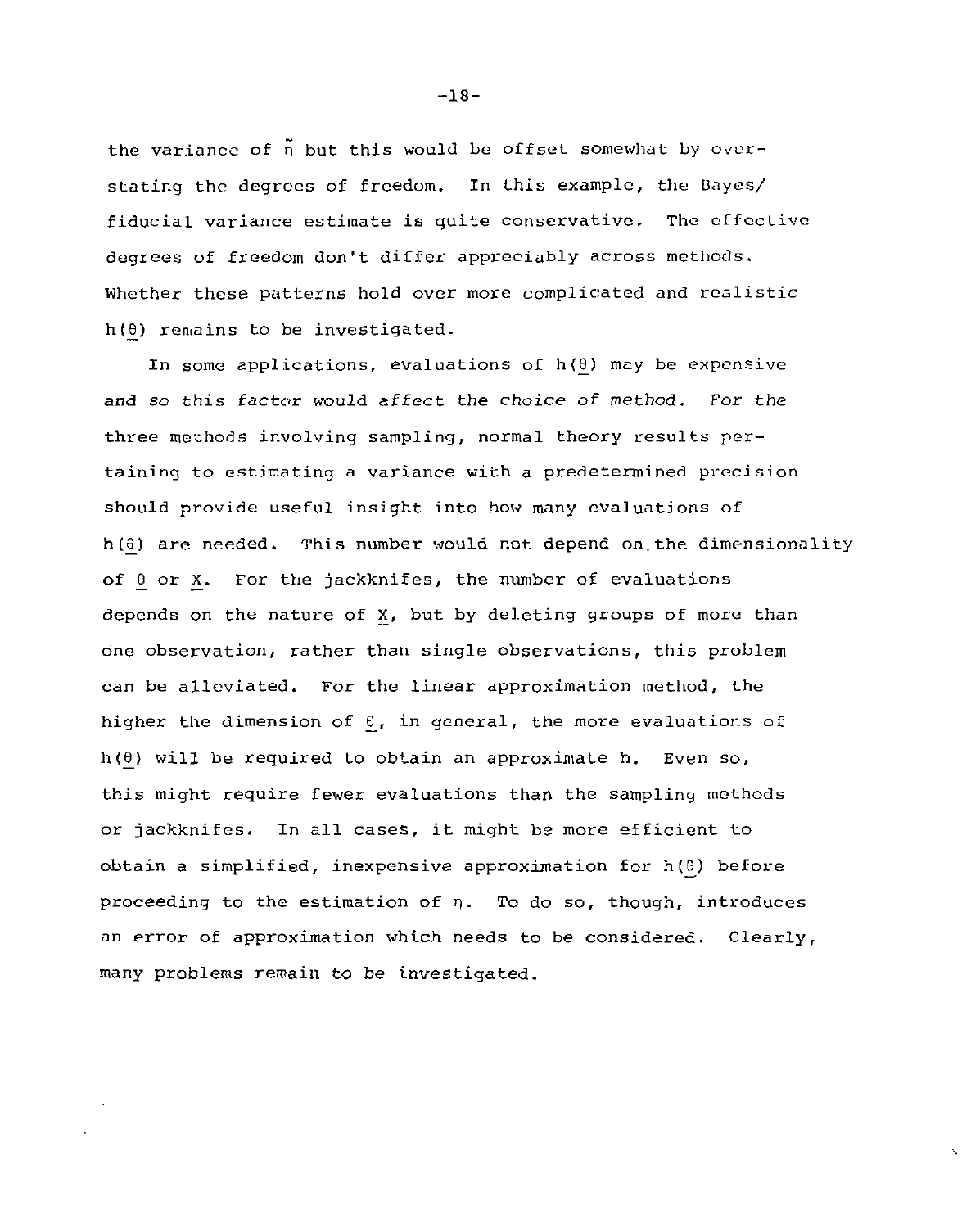3.5 Acceptable Risk Criteria

The ability, real or imagined, to estimate the probabilities and consequences of hazardous events has led to a desire to set standards of acceptable risk. That is, can we, as a society draw a line on risks, and if so, where? It is in this area that the U.S. Juclear Regulatory Commission has requested ASA participation. My view is that before these questions can be addressed, we nerd to set some standards or guidelines for the estimation of risks. As this paper has indicated, there are many problems. How should expert opinion be counted? What is required in the way of an uncertainty analysis? What models can he used? To what extent should they be "validated'? what constitutes an adequate peer review (which the RSS didn't get)? If we don't set some standards for risk estimation, then no matter what acceptable risk criteria are set, proponents of a given endeavor will come up with estimates showing the criteria are met, opponents will get estimates showing they're not. This will lead to unending arguments about assumptions and methods, as is the case of the RSS.

Even if acceptable estimates of risk-related parameters can be obtained, I'm not yet convinced we need quantitative risk acceptance criteria. It is perhaps a utopian view, but I would prefer that careful analyses be required in order to estimate the risks, costs, and benefits of a proposed endeavor, as competently as possible, and then lay these out in an easily understood way before the public and responsible decision-makers. This information.

-19-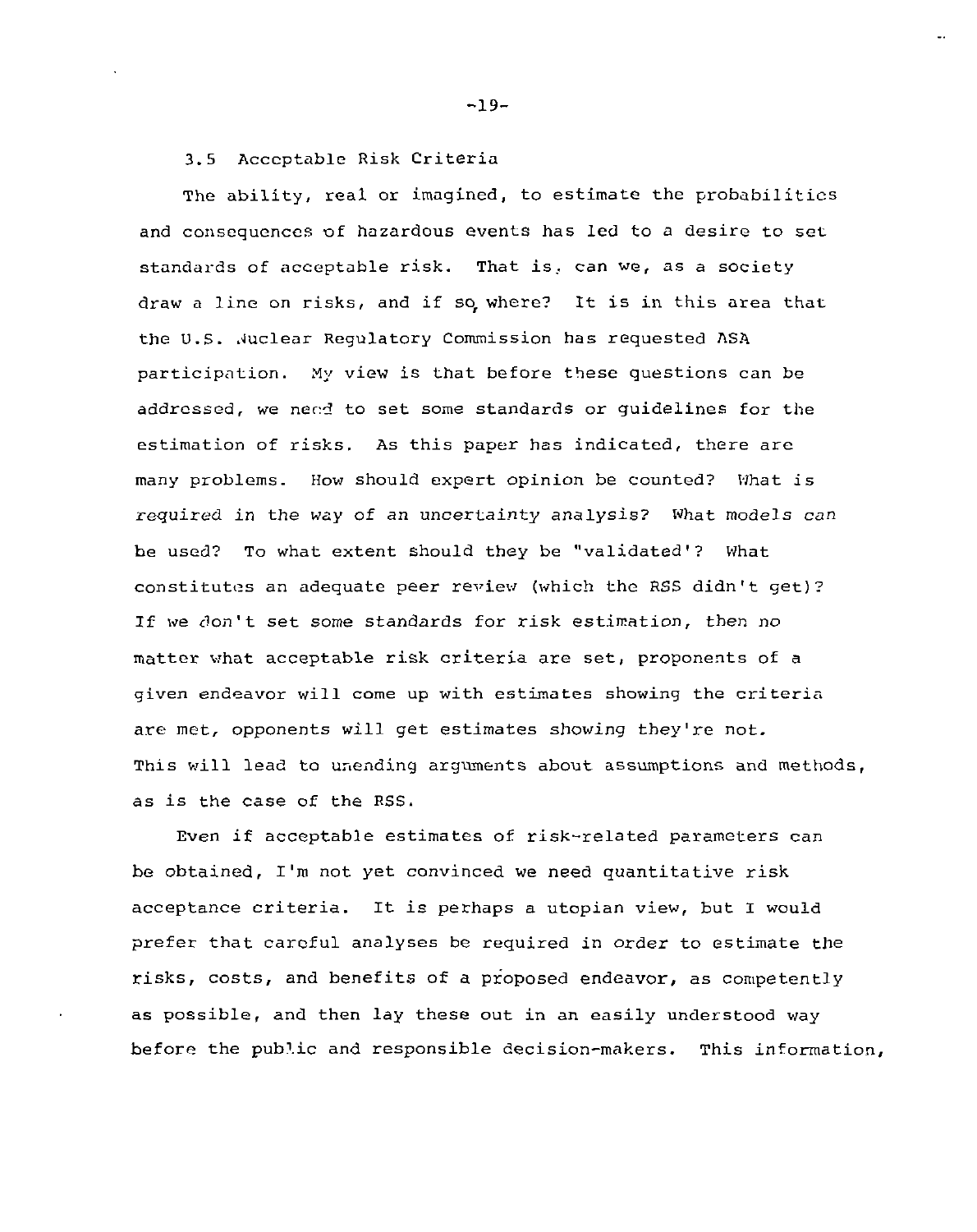along with other nonquantitative information, would be assimilated and discussed and a decision reached. As 1 see it, quantitative risk acceptance criteria have three major drawbacks:

- 1. They encourage charlatanism. Even "noncharlatans" will be pushed toward ways to "sharpen their pencil," which is not the same thing as making their endeavor safer.
- 2. They encourage laziness and self-delusion. The "decision-maker" can go by the numbers and ignore the subtler nonquantitative aspects of the decision.
- 3. They don't allow for a grey area. Suppose the acchetance limit is  $10^{-6}$  (in some dimension, the choice of which may be a considerable problem). What if the analysis yields 1.1 x  $10^{-6}$  or 2 x  $10^{-6}$ . Should major decisions rest on one's rules for rounding numbers?
- 4. Summary

Risk analyses have had and will continue to have, I believe, an important role in policy-making with respect to nuclear energy. For example, the U.S. NRC is moving toward requiring a risk analysis of nuclear power plant license applicants. Statisticians have an opportunity, even a responsibility, to help put those analyses on a sound statistical basis. The purpose of this paper has been to identify some of the problems which need to be addressed.